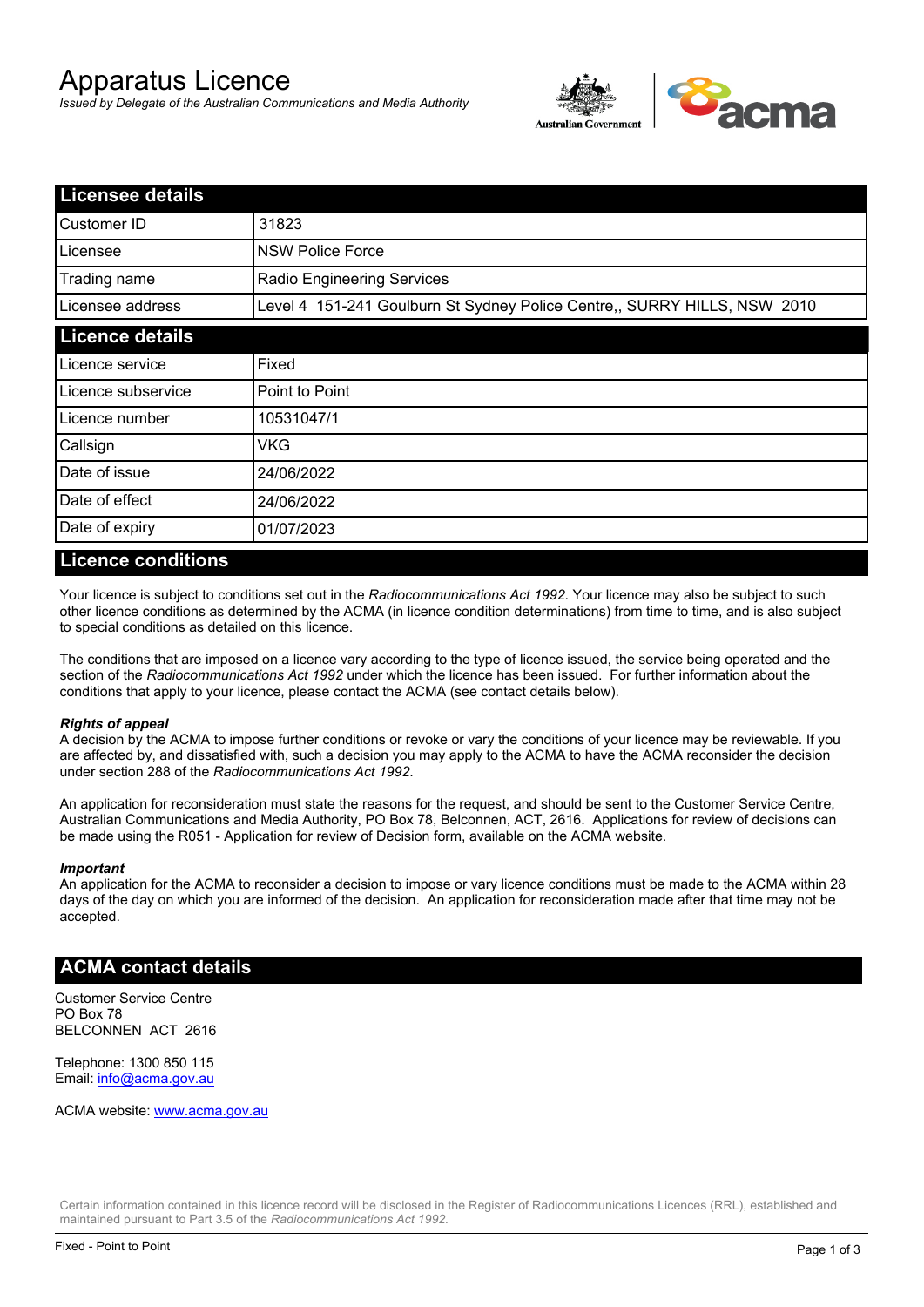# **Advisory Notes applying to licence no.: 10531047/1**

Conditions applicable to the operation of Point to Point station(s) authorised under this licence can be found in the Radiocommunications Licence Conditions (Apparatus Licence) Determination and the Radiocommunications Licence Conditions (Fixed Licence) Determination, the 'fixed licence lcd'. Copies of these determinations are available from the ACMA and from the ACMA home page (www.acma.gov.au).